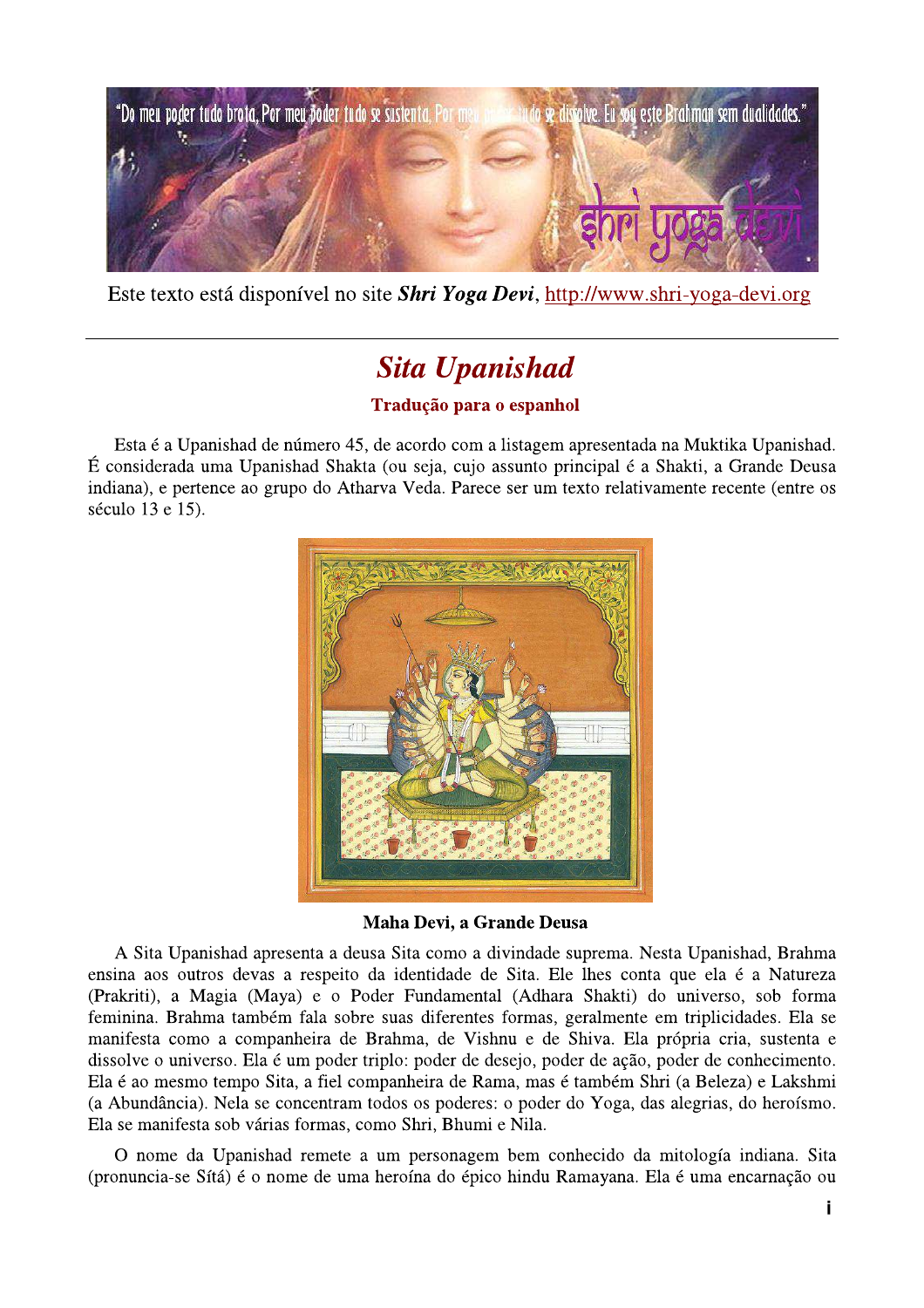avatar de Lakshmi, deusa indiana na riqueza. As características principais de Sita são sua dedicação, auto-sacrifício, coragem e pureza. No Ramayana, Sita é esposa de Rama, que por sua vez é um avatar de Vishnu.



Sita sendo submetida ao teste do fogo

Na mitologia, Sita é descrita como filha da deusa da Terra, Bhumi, tendo sido adotada pelo rei Janaka de Mithila e sua esposa, a rainha Sunayana. A palavra Sita, em sânscrito, significa "sulco do arado", e há uma relação direta entre Sita e a Terra, assim como uma associação com a agricultura, riquezas, a fertilidade, a vida.

No Ramayana, Sita se casa com Rama, o príncipe de Ayodhya. Pouco depois do casamento, Rama é forçado a se exilar, e Sati o acompanha, juntamente com o irmão de Rama, Lakshmana. Eles vão para a floresta de Dandaka, onde Sita é raptada pelo demônio Ravana, rei de Lanka. Ravana a engana, fingindo ser um asceta brahmana, e depois a leva à força para Lanka.

Ela fica aprisionada durante um longo tempo, e finalmente é resgatada por Rama, com a ajuda de Hanuman. Embora tenha ficado prisioneira de Ravana, Sita manteve sua pureza, e prova isso submetendo-se a um teste, em uma fogueira. O fogo não a queima, provando sua fidelidade.

Depois, Rama e Sita retornam a Ayodhya, onde ele é coroado rei e ela se torna a rainha. Quando ela engravida, é denunciada a Rama como sendo impura; ele então a abandona. Ela vai pra a floresta, onde tem seus filhos Lava e Kusha no ashram do sábio Valmiki. Depois que seus filhos crescem e vão viver com o pai, Sita retorna à Terra (Bhumi), sua mãe, libertando-se do mundo.

A tradução mais conhecida desta Upanishad, para o inglês, foi feita por A. G. Krishna Warrier. Essa tradução foi vertida para o espanhol, e divulgada por Haripada Acarya, no seguinte endereço:

http://sricaitanyadas.multiply.com/journal/item/3149/Sita Upanishad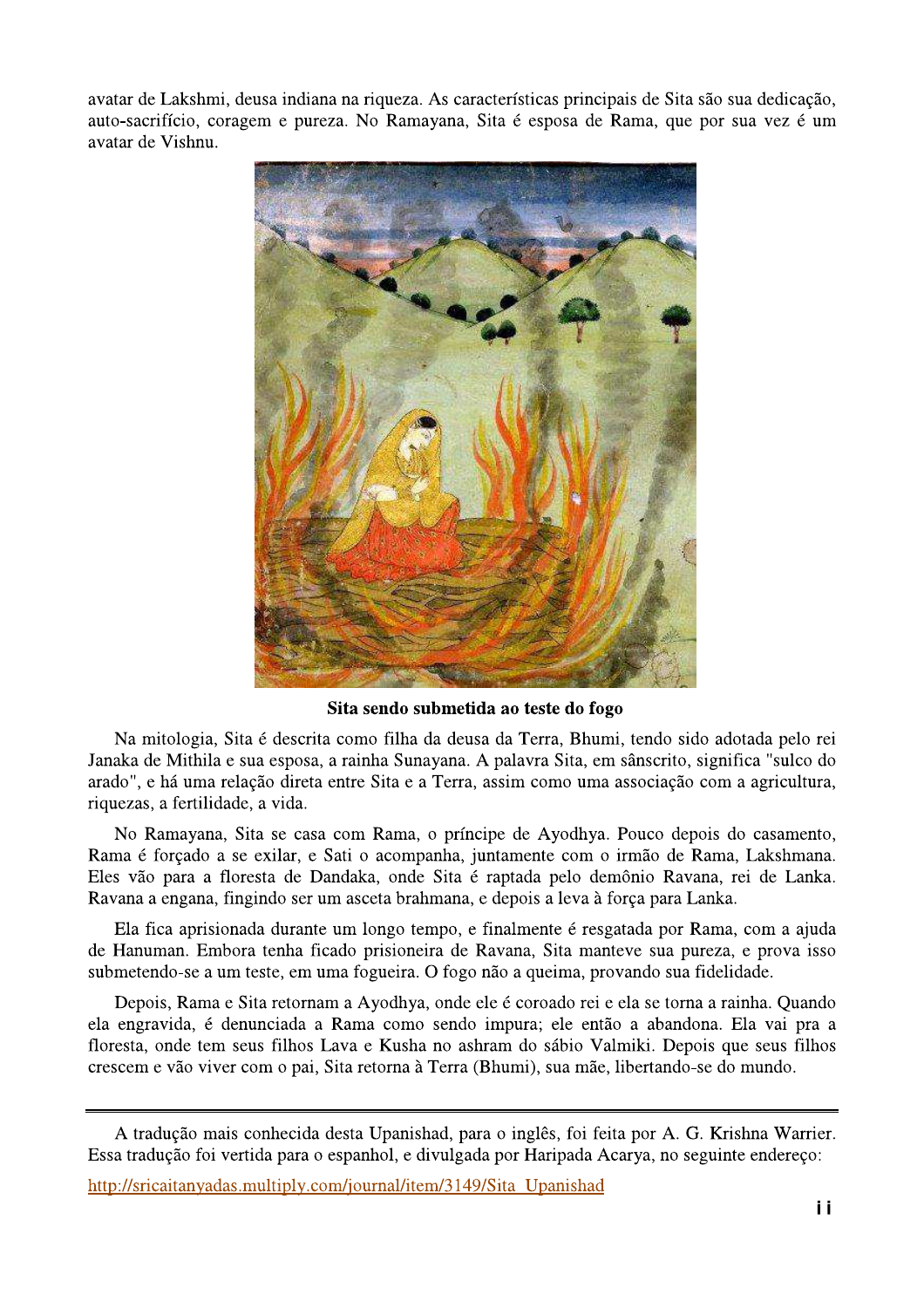## Sita Upanishad

¡Om! ¡Dioses! Que con los oídos escuchemos lo que es bueno. ¡Adorables! Que con nuestros ojos veamos lo que es bueno. Con miembros firmes, con cuerpos en alabanza, Disfrutemos del largo de vida designado por los dioses. Que Indra, de gran fama, nos conceda bienestar. Que Pushan, y todos los dioses, nos concedan bienestar. Que Tarkshya, de movimiento sin obstáculos, nos conceda bienestar. Que Brihaspati nos conceda bienestar.  $i$ Om!  $i$ Paz!  $i$ Paz!  $i$ Paz!

1. Los dioses, verdaderamente, le dijeron a Prajapati: ¿Quién es Sita? ¿Cuál es Su forma? Entonces Prajapati respondió: Ella es Sita:

2. Siendo la primera causa, se conoce a Sita como Prakriti. Ella también es la causa del Pranava [OM] Y por eso Se La llama Prakriti.

3. Sita es Maya en Su Misma esencia, formada de tres letras. A la letra I se la llama Vishnu. la semilla del mundo, y también Maya.

4. La letra Sa denota verdad inmortal, logro, Shiva con Su consorte. Ta denota a la Reina del Habla Unida a Brahma, el Liberador.

5. La Diosa que es la gran ilusión, cuya forma es inmanifiesta, y que es denotada por 'i' se vuelve manifiesta, bella como la luna, de miembros sin falla, cubierta de guirnaldas ornamentales, perlas y otros adornos.

6. Primero, en el tiempo de los estudios Vedicos, Ella esencialmente es el habla Vedica clara. En segundo lugar, en la tierra Ella aparece en la punta del arado, quien está siempre presente como la bienaventuranza de la realización de Brahman. En tercer lugar, como lo denota 'i' Se vuelve no manifiesta. Así que es Sita. Así explican en el texto de los Shaunakas.

7. Empoderada por la presencia (de la luz de la liberación total) de Shri Rama Ella sostiene el universo. Ella produce, sostiene y retira A todos los encarnados.

8. Se debe conocer a Sita. Ella es la causa primera. Ella es aquella causa como el Om, Declaran los que conocen a Brahman.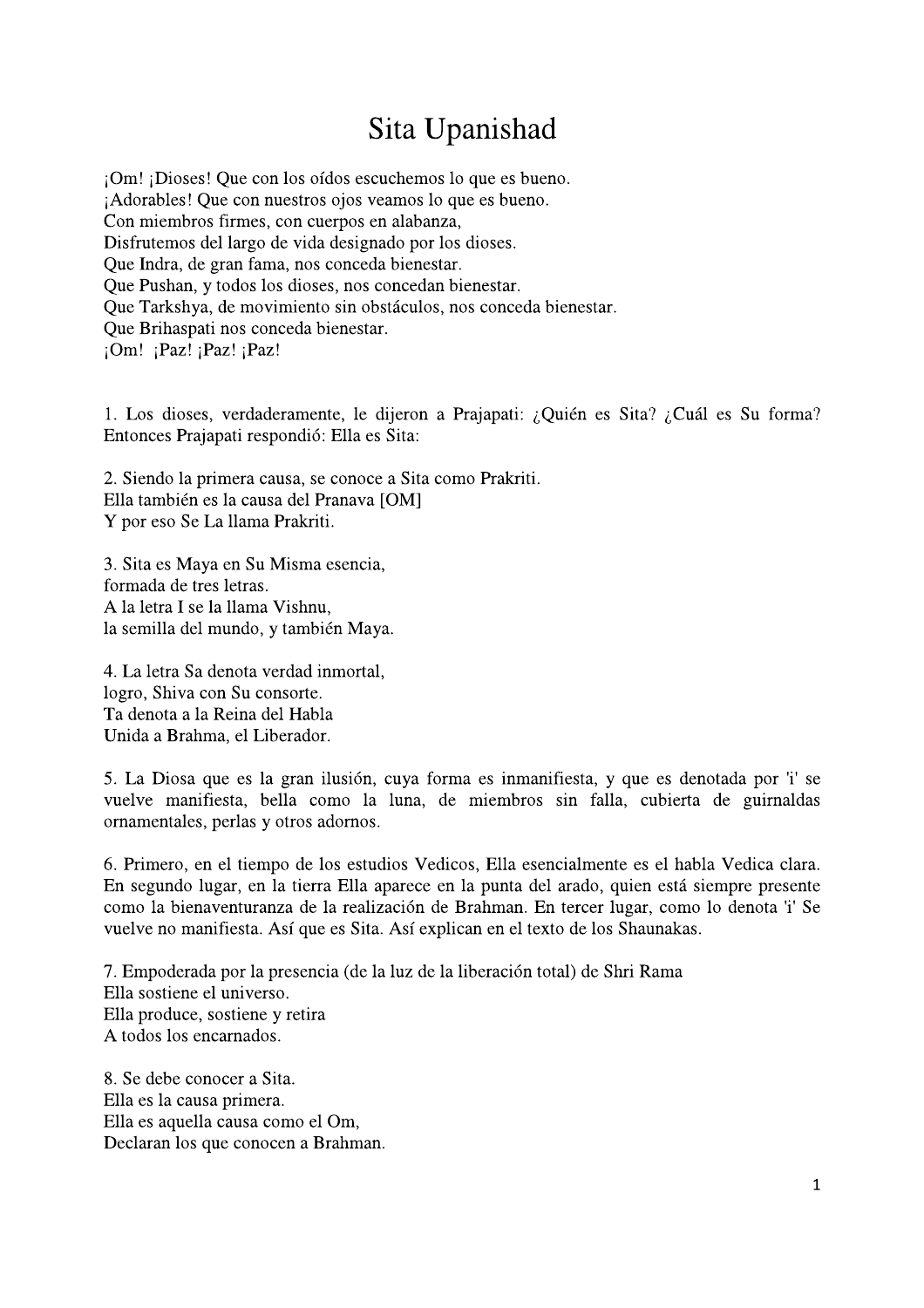9. Ahora, por lo tanto, el inquirir en Brahman.

10. Ella a La que nos referimos aquí es todos los Vedas, todos los dioses, todos los mundos, toda fama, toda virtud, toda base, efecto y causa, la gran Belleza del Señor de los dioses. Ella tiene una forma que es diferente y, sin embargo, igual. Ella es la esencia de lo inteligente y de lo inerte. Ella es todo, desde Brahma hasta el ganado y las piedras. Ella está corporizada debido a distinciones de atributos y actividades. Ella asume las formas de dioses, sabios, hombres y Gandharvas; de demonios, diablos, espíritus, fantasmas, duendes, etc.; y de los elementos, órganos de los sentidos, la mente y los alientos vitales.

11. Aquel Ser Divino es triple a través de Su poder, a saber: el poder del deseo, el poder de la acción y el poder del conocimiento.

12. El poder del deseo es triple: Shri, Bhumi y Nila. La auspiciosidad es la forma (de Shri); el poder (de la santidad) es la forma (de Bhumi); el sol, la luna y el fuego son las formas (de Nila).

13. Como la luna, (Ella) es la señora de todas las hierbas. Ella es el árbol de la abundancia, de flores, frutas, trepadoras y jardines. Es la señora de las plantas medicinales y los médicos. Ella es el trago divino de la inmortalidad, que produce la fruta del esplendor masivo. Ella satisface a los dioses con néctar y a los animales con hierba, a base de los cuales subsisten, respectivamente, los dioses y los animales.

14. En la vestimenta del Sol, Ella ilumina todos los mundos, de día y de noche, etc. Como las determinaciones del tiempo, tal como el momento más pequeño, la hora, el día con sus ocho divisiones, el día de la semana, y la noche, como también el medio mes lunar, el mes, la estación, el medio año, y el año, y como la que ha prescripto el largo de la vida humana como cien años, Ella Se manifiesta a Sí Misma y es conocida como Retardo y Velocidad. Por lo tanto similar a una rueda, Ella gira como la rueda del Tiempo, la rueda del Universo, etc.; comprendiendo (todas las dimensiones del tiempo) desde el momento (instante) hasta cincuenta años de la vida de Brahma. Todas las divisiones temporales luminosas son las determinaciones específicas de este mismo Tiempo, aquel que lo contiene todo.

15. Como el fuego, Ella es la comida y la bebida de los seres vivos, su hambre y su sed. En lo que atiene a los dioses, Ella tiene la forma del sacrificio. En lo que atiene a las hierbas en el bosque, Ella es el frío y el calor. Ella mora tanto dentro como fuera del combustible (madera), eterna y pasajera.

16. La Diosa Sri asume una triple forma, en conformidad con la voluntad del Señor para la protección del mundo. Aquella es denominada Shri y se La conoce como Lakshmi.

17. La Diosa Bhu es la Tierra, que contiene las siete islas y los mares, la contenedora y el contenido de los catorce mundos, como bhu, etc.; y Su esencia es el Pranava.

18. Nila está engalanada con relámpagos. Para nutrir a todas las hierbas y seres vivos, Ella asume todas las formas.

19. En la raíz de todos los mundos, Ella asume la forma del Agua, siendo conocida como "formada por sapos" y la que sostiene los mundos.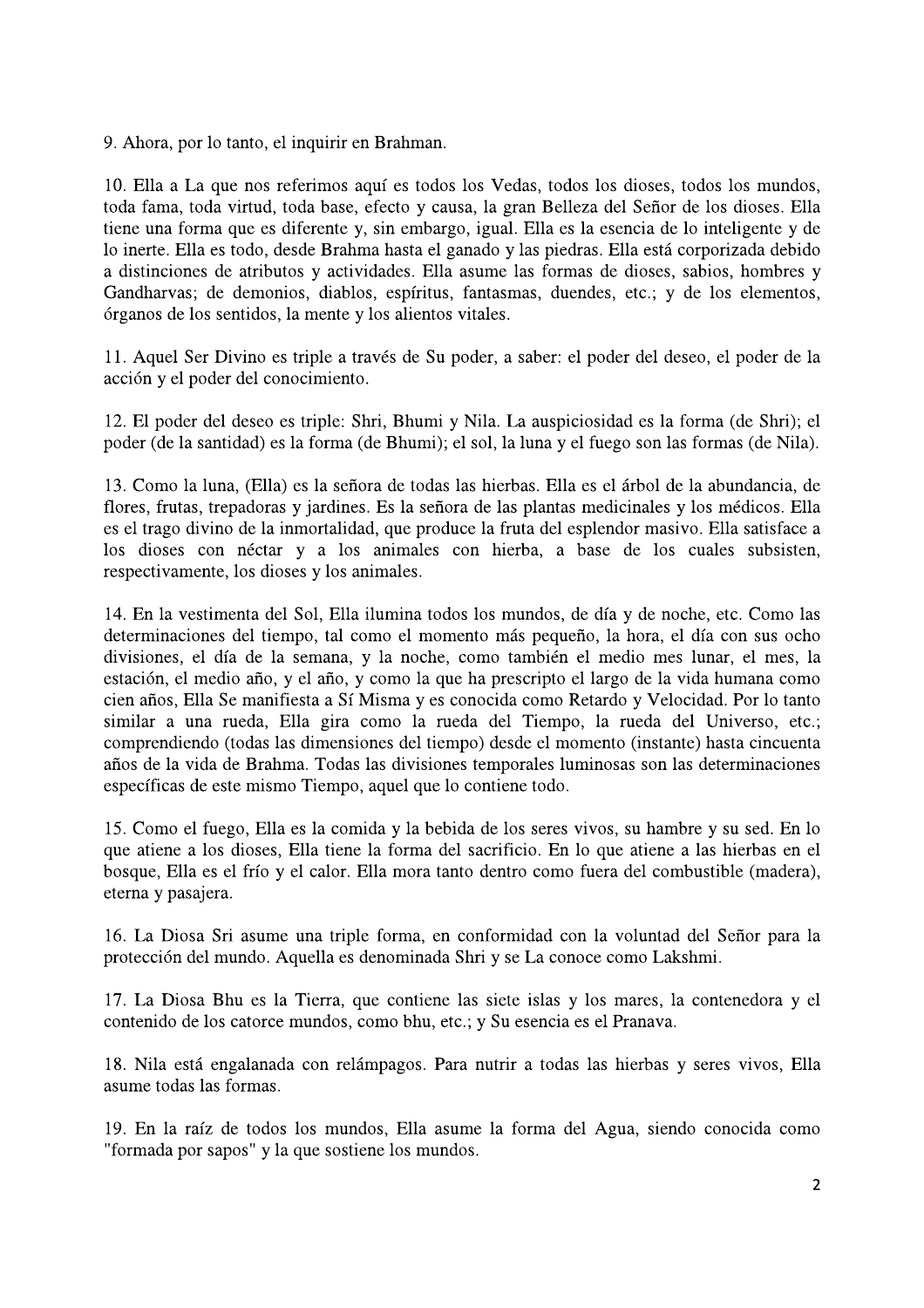20. La verdadera forma del poder de la acción (es la siguiente): De la boca de Hari (procede) el sonido. De este sonido, "la gota". De allí, la sílaba Om. De esta sílaba procede claramente el monte Rama, la morada de los Vaikhanasas. En ese monte florecen múltiples ramas que representan la acción y el conocimiento.

21. La ciencia primaria de los tres Vedas Revela todo sentido. Ellos son "tres", consistiendo de Ric, Yajus y Saman.

22. Basados en un hecho, cuádruples, se los llama El Ric, Yajus, Saman, Atharvan.

23. Los "tres" son tan famosos debido a que Conciernen a los cuatro sacerdotes, forman textos De triple sentido, lingas y mucho más. El Atharvan es, en esencia. Ric, Yajus y también Saman.

24. Sin embargo está separado, siendo, Principalmente, de sentido mágico. El Rig-Veda florece En veintiún ramas.

25. El Yajus es muy conocido En novecientas diversas escuelas. El Saman tiene mil ramas: El Atharvan solamente cuarenta.

26. La filosofía Vaikhanasa Se ocupa de la intuición. Es con Vaikhanasa que Los Sabios siempre se ocupan.

27. Rituales, Gramática, Fonética, Etimología, Astronomía y Métrica son los seis miembros.

28. Los miembros menores son Vedanta Y Mimamsa, el tratado sobre Nyaya y los Puranas sostenido Por lo conocedores de la Ley; como así también Los capítulos de meditación (upasana).

29. Ética, todas las ramas del saber Vedico, Tradición, la Ley sostenida por los grandes Rishis, Historia y metáfora - estos son los Upangas.

30. Los cinco Vedas menores son Arquitectura y Arquería,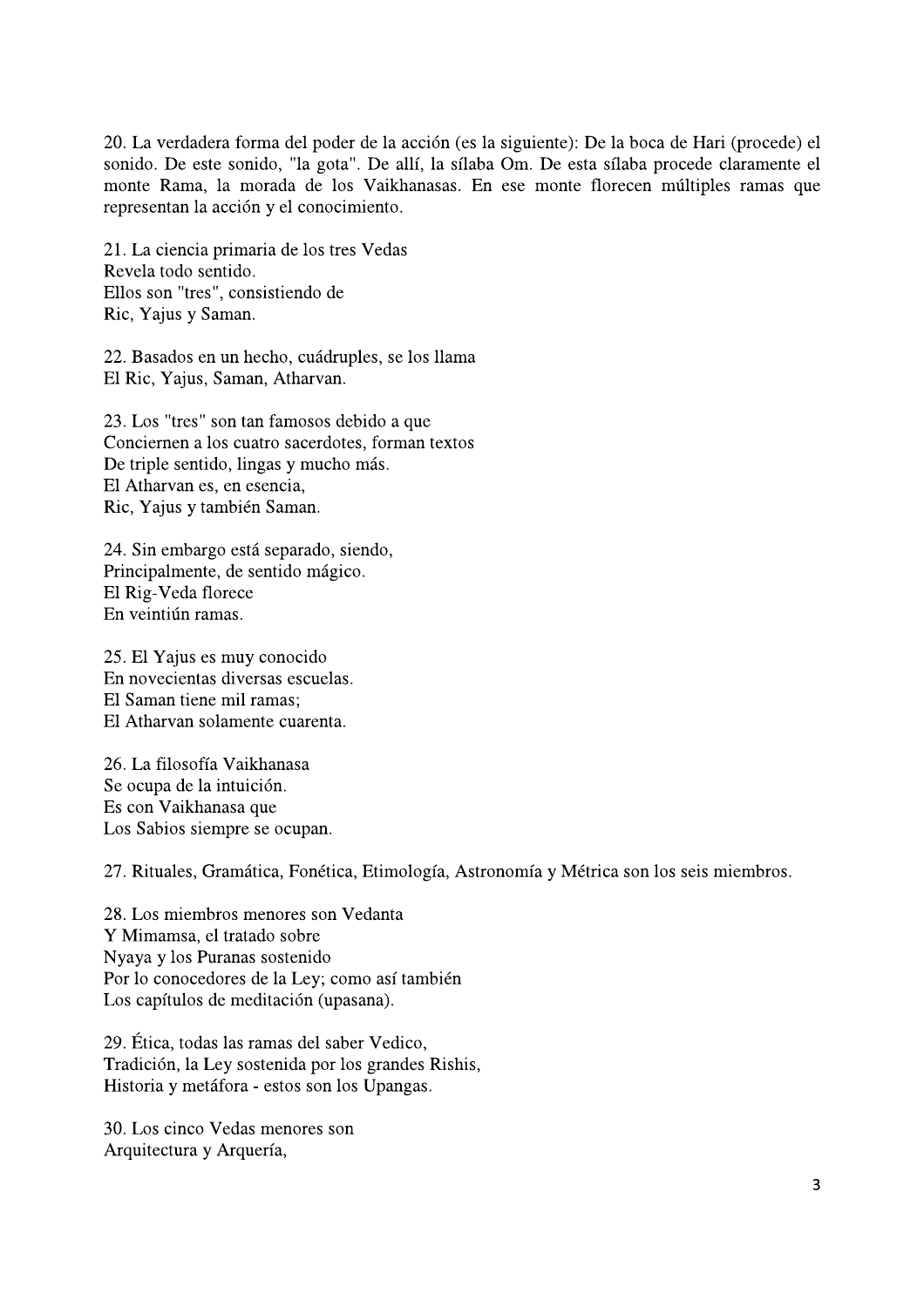Música, Medicina y Pensamiento Oculto (daivika).

31. La Disciplina, los Ritos, la Glosa, el Saber, La Suprema Conquista de la respiración - estos veintiún Son famosos como evidentes por sí mismos.

32. Primero la palabra de Vishnu emergió Del Vaikhanasa como los tres Vedas.

33. De la misma manera que antiguamente emergieron los "tres" Del sabio Vaikhanasa -Escucha todo de mí. La eternal forma Brahmica es poder de actuar.

34. El poder manifiesto no es más que la memoria del Señor. Su esencia es manifestación y evolución, restricción y promoción, hundimiento y destello. Es la causa de lo patente y lo latente, poseyendo todos los pies, miembros, rostros, colores. Es al mismo tiempo diferente y no diferente (del Señor), la constante consorte del Señor, perpetuamente dependiente de Él. Ella se vuelve patente y latente, y es llamada el poder manifiesto, porque Ella es competente para producir, a través del (mero) cerrar y abrir (de Su ojo), la creación, el sostén y la retracción, supresión y promoción.

35. El poder del deseo es triple. En el momento de la retracción, para el propósito del descanso, cuando descansa en el lado derecho del pecho del Señor, en la forma de Shrivatsa, Ella es el poder del Yoga.

36. La forma del Poder del disfrute es el disfrute. Asociada con el Árbol de la Abundancia, la Vaca que concede deseos, la Gema que cumple deseos, y los nueve Tesoros, como la Caracola (preciosa) y el Loto, Ella es impelida por la devoción del adorador, ya sea que se Le pida o no se Le pida (que produzca disfrutes), como resultado de los rituales, compulsorios u opcionales, como el Agnihotra; o como resultado de (los ocho "miembros" de la práctica del Yoga, a saber) restricción, disciplina, postura, control de la respiración, retiro, atención, meditación y contemplación; o como resultado de la adoración de la Deidad del Señor en templos con pináculos; o como resultado de los baños ceremoniales, etc.; o de la adoración de los antepasados, etc.; o como resultado de dar comida, bebida, etc., para complacer al Señor. (Todo esto) se hace (a través del Poder del disfrute).

37. Ahora, el Poder del heroísmo, (se describe) como de cuatro brazos. Con sus gestos Ella indica la valentía y (el otorgamiento de) favores. Lleva el loto. Coronada y cubierta (de joyas), Ella está rodeada de todos los dioses. Es bañada por cuatro elefantes al pie del Árbol de la Abundacia, con agues nectarinas de vasijas enjoyadas. Todas las divinidades, Brahma y otros, Le rinden reverencias. Ella está investida de los ocho poderes milagrosos, tale scomo volverse de proporción atómica. La Vaca que concede deseos que está ante Ella la alaba. Es elogiada por los Vedas, los Shastras, etc. Ninfas celestiales como Jaya La sirven. La luminarias - el sol y la luna - derraman luminosidad sobre Ella. Tumburu, Narada y otros cantan de Su gloria. La luna llena y la luna nueva sostienen un paraguas sobre Ella. Dos seres encantadores sostienen los hilos. Svaha y Svadha La abanican. Bhrigu y otros seres supernaturales La adoran. La Diosa Lakshmi está sentada sobre un Trono divino de León, en la postura del loto, efectuando todas las causas y efectos. Ella embellece la firme (imagen de) la idea de diferenciación del Señor.